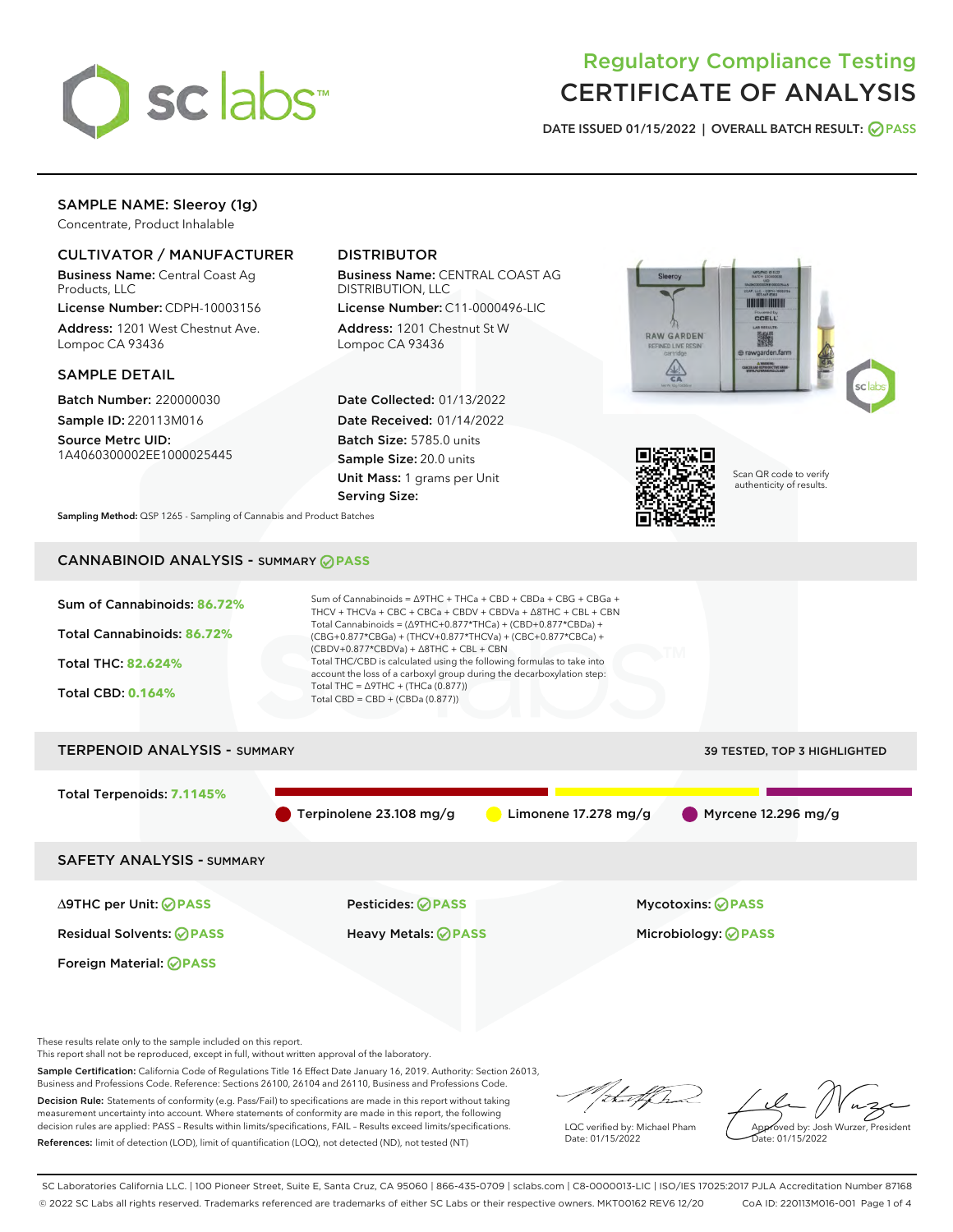

Terpene analysis utilizing gas chromatography-flame ionization detection (GC-



SLEEROY (1G) | DATE ISSUED 01/15/2022 | OVERALL BATCH RESULT: @ PASS

TERPENOID TEST RESULTS - 01/15/2022

#### CANNABINOID TEST RESULTS - 01/14/2022 2 PASS

Tested by high-performance liquid chromatography with diode-array detection (HPLC-DAD). **Method:** QSP 1157 - Analysis of Cannabinoids by HPLC-DAD

#### TOTAL CANNABINOIDS: **86.72%**

Total Cannabinoids (Total THC) + (Total CBD) + (Total CBG) + (Total THCV) + (Total CBC) + (Total CBDV) + ∆8THC + CBL + CBN

TOTAL THC: **82.624%** Total THC (∆9THC+0.877\*THCa)

TOTAL CBD: **0.164%**

Total CBD (CBD+0.877\*CBDa)

TOTAL CBG: 3.197% Total CBG (CBG+0.877\*CBGa)

TOTAL THCV: 0.35% Total THCV (THCV+0.877\*THCVa)

TOTAL CBC: ND Total CBC (CBC+0.877\*CBCa)

TOTAL CBDV: ND Total CBDV (CBDV+0.877\*CBDVa)

| <b>COMPOUND</b>  | LOD/LOQ<br>(mg/g)          | <b>MEASUREMENT</b><br><b>UNCERTAINTY</b><br>(mg/g) | <b>RESULT</b><br>(mg/g) | <b>RESULT</b><br>(%) |
|------------------|----------------------------|----------------------------------------------------|-------------------------|----------------------|
| <b>A9THC</b>     | 0.06 / 0.26                | ±28.423                                            | 826.24                  | 82.624               |
| <b>CBG</b>       | 0.06/0.19                  | ±1.260                                             | 31.97                   | 3.197                |
| <b>THCV</b>      | 0.1 / 0.2                  | ±0.17                                              | 3.5                     | 0.35                 |
| $\triangle$ 8THC | 0.1/0.4                    | ±0.16                                              | 2.0                     | 0.20                 |
| <b>CBN</b>       | 0.1/0.3                    | ±0.12                                              | 1.8                     | 0.18                 |
| <b>CBD</b>       | 0.07/0.29                  | ±0.076                                             | 1.64                    | 0.164                |
| <b>THCa</b>      | 0.05/0.14                  | N/A                                                | <b>ND</b>               | <b>ND</b>            |
| <b>THCVa</b>     | 0.07/0.20                  | N/A                                                | <b>ND</b>               | <b>ND</b>            |
| <b>CBDa</b>      | 0.02/0.19                  | N/A                                                | <b>ND</b>               | <b>ND</b>            |
| <b>CBDV</b>      | 0.04 / 0.15                | N/A                                                | <b>ND</b>               | <b>ND</b>            |
| <b>CBDVa</b>     | 0.03/0.53                  | N/A                                                | <b>ND</b>               | <b>ND</b>            |
| <b>CBGa</b>      | 0.1/0.2                    | N/A                                                | <b>ND</b>               | <b>ND</b>            |
| <b>CBL</b>       | 0.06 / 0.24                | N/A                                                | <b>ND</b>               | <b>ND</b>            |
| <b>CBC</b>       | 0.2 / 0.5                  | N/A                                                | <b>ND</b>               | <b>ND</b>            |
| <b>CBCa</b>      | 0.07/0.28                  | N/A                                                | <b>ND</b>               | <b>ND</b>            |
|                  | <b>SUM OF CANNABINOIDS</b> |                                                    | $867.2$ mg/g            | 86.72%               |

#### **UNIT MASS: 1 grams per Unit**

| ∆9THC per Unit                         | 1100 per-package limit | 826.24 mg/unit  | <b>PASS</b> |
|----------------------------------------|------------------------|-----------------|-------------|
| <b>Total THC per Unit</b>              |                        | 826.24 mg/unit  |             |
| <b>CBD per Unit</b>                    |                        | $1.64$ mg/unit  |             |
| <b>Total CBD per Unit</b>              |                        | $1.64$ mg/unit  |             |
| <b>Sum of Cannabinoids</b><br>per Unit |                        | 867.2 mg/unit   |             |
| <b>Total Cannabinoids</b><br>per Unit  |                        | $867.2$ mg/unit |             |

# FID). **Method:** QSP 1192 - Analysis of Terpenoids by GC-FID COMPOUND LOD/LOQ (mg/g) MEASUREMENT UNCERTAINTY (mg/g) RESULT (mg/g) RESULT (%) Terpinolene 0.008 / 0.026 ± 0.4737 23.108 2.3108 Limonene 0.005/0.016 ±0.2471 17.278 1.7278 Myrcene 0.008 / 0.025  $\pm 0.1586$  12.296 1.2296 β Caryophyllene 0.004 / 0.012 ± 0.1584 4.450 0.4450  $β$  Pinene  $0.004 / 0.014$   $± 0.0382$  3.323 0.3323 Linalool 0.009/0.032  $\pm 0.0698$  1.837 0.1837  $α$  Pinene  $0.005 / 0.017$   $± 0.0144$  1.678 0.1678  $α$  Humulene  $0.009 / 0.029$   $± 0.0352$  1.096 0.1096 Terpineol  $0.016 / 0.055$   $\pm 0.0565$  0.920 0.0920 Fenchol  $0.010 / 0.034$   $\pm 0.0298$  0.769 0.0769  $α$  Phellandrene  $0.006 / 0.020$   $± 0.0098$  0.719 0.0719 3 Carene 0.005 / 0.018 ± 0.0091 0.639 0.0639 **Ocimene**  $0.011/0.038$   $\pm 0.0184$  **0.574** 0.0574 α Terpinene  $0.005 / 0.017$   $± 0.0085$  0.568 0.0568  $γ$ Terpinene  $0.006 / 0.018$   $± 0.0069$  0.400 0.0400 trans-β-Farnesene 0.008 / 0.025 ± 0.0123 0.346 0.0346 Camphene  $0.005 / 0.015$   $\pm 0.0035$  0.308 0.0308 Valencene 0.009 / 0.030 ± 0.0112 0.163 0.0163 Borneol  $0.005 / 0.016 + 0.0061$  0.145 0.0145 Nerolidol  $0.009 / 0.028$   $\pm 0.0072$  0.114 0.0114 Sabinene 0.004 / 0.014 ± 0.0012 0.100 0.0100  $α$  Bisabolol  $0.008 / 0.026$   $± 0.0036$  0.067 0.0067  $\textsf{Citronellol} \qquad \qquad 0.003 \, \texttt{/} \, 0.010 \qquad \qquad \pm 0.0025 \qquad \qquad \qquad \textsf{0.0052}$ p-Cymene  $0.005 / 0.016$   $\pm 0.0012$  0.046 0.0046 Geraniol 0.002 / 0.007  $\pm 0.0019$  0.043 0.0043 Sabinene Hydrate  $0.006 / 0.022$   $\pm 0.0016$  0.041 0.0041 Eucalyptol 0.006/0.018  $\pm 0.0009$  0.034 0.0034 Guaiol  $0.009 / 0.030 = 0.0015$  0.0031 0.0031 Nerol 0.003 / 0.011 N/A <LOQ <LOQ Caryophyllene Oxide 0.010 / 0.033 N/A <LOQ <LOQ **Fenchone** 0.009/0.028 N/A ND ND (-)-Isopulegol 0.005 / 0.016 N/A ND ND Camphor 0.006 / 0.019 N/A ND ND Isoborneol 0.004 / 0.012 N/A ND ND Menthol 0.008/0.025 N/A ND ND

R-(+)-Pulegone 0.003 / 0.011 N/A ND ND Geranyl Acetate  $0.004 / 0.014$  N/A ND ND  $\alpha$  Cedrene  $0.005 / 0.016$  N/A ND ND Cedrol 0.008 / 0.027 N/A ND ND TOTAL TERPENOIDS 71.145 mg/g 7.1145%

SC Laboratories California LLC. | 100 Pioneer Street, Suite E, Santa Cruz, CA 95060 | 866-435-0709 | sclabs.com | C8-0000013-LIC | ISO/IES 17025:2017 PJLA Accreditation Number 87168 © 2022 SC Labs all rights reserved. Trademarks referenced are trademarks of either SC Labs or their respective owners. MKT00162 REV6 12/20 CoA ID: 220113M016-001 Page 2 of 4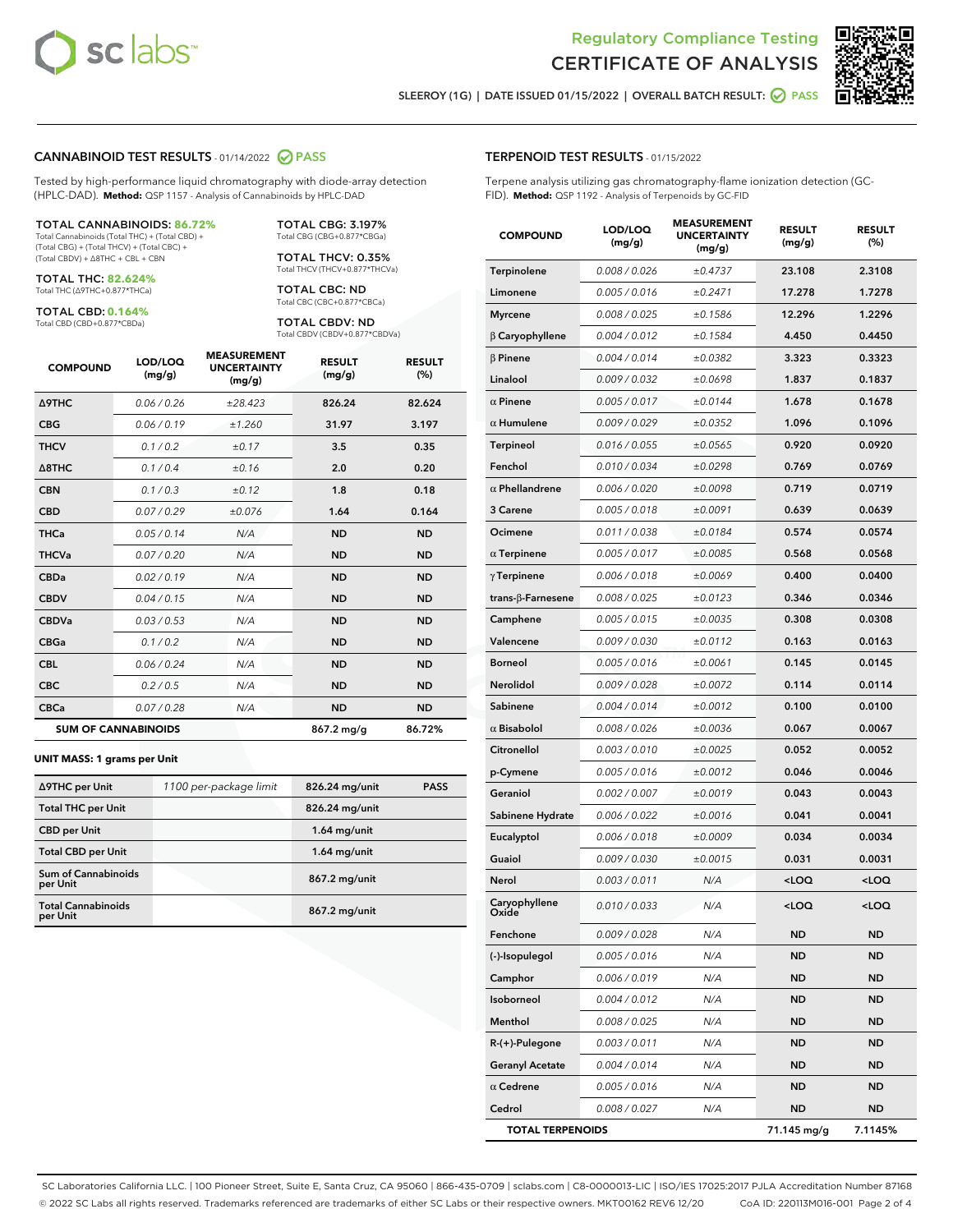



SLEEROY (1G) | DATE ISSUED 01/15/2022 | OVERALL BATCH RESULT:  $\bigcirc$  PASS

# CATEGORY 1 PESTICIDE TEST RESULTS - 01/15/2022 2 PASS

Pesticide and plant growth regulator analysis utilizing high-performance liquid chromatography-mass spectrometry (HPLC-MS) or gas chromatography-mass spectrometry (GC-MS). \*GC-MS utilized where indicated. **Method:** QSP 1212 - Analysis of Pesticides and Mycotoxins by LC-MS or QSP 1213 - Analysis of Pesticides by GC-MS

| <b>COMPOUND</b>             | LOD/LOQ<br>$(\mu g/g)$ | <b>ACTION</b><br><b>LIMIT</b><br>$(\mu g/g)$ | <b>MEASUREMENT</b><br><b>UNCERTAINTY</b><br>$(\mu g/g)$ | <b>RESULT</b><br>$(\mu g/g)$ | <b>RESULT</b> |
|-----------------------------|------------------------|----------------------------------------------|---------------------------------------------------------|------------------------------|---------------|
| Aldicarb                    | 0.03 / 0.08            | $\ge$ LOD                                    | N/A                                                     | <b>ND</b>                    | <b>PASS</b>   |
| Carbofuran                  | 0.02 / 0.05            | $>$ LOD                                      | N/A                                                     | <b>ND</b>                    | <b>PASS</b>   |
| Chlordane*                  | 0.03 / 0.08            | $\ge$ LOD                                    | N/A                                                     | <b>ND</b>                    | <b>PASS</b>   |
| Chlorfenapyr*               | 0.03/0.10              | $\ge$ LOD                                    | N/A                                                     | <b>ND</b>                    | <b>PASS</b>   |
| Chlorpyrifos                | 0.02 / 0.06            | $>$ LOD                                      | N/A                                                     | <b>ND</b>                    | <b>PASS</b>   |
| Coumaphos                   | 0.02 / 0.07            | $\ge$ LOD                                    | N/A                                                     | <b>ND</b>                    | <b>PASS</b>   |
| Daminozide                  | 0.02 / 0.07            | $\ge$ LOD                                    | N/A                                                     | <b>ND</b>                    | <b>PASS</b>   |
| <b>DDVP</b><br>(Dichlorvos) | 0.03/0.09              | $\ge$ LOD                                    | N/A                                                     | <b>ND</b>                    | <b>PASS</b>   |
| Dimethoate                  | 0.03/0.08              | $>$ LOD                                      | N/A                                                     | <b>ND</b>                    | <b>PASS</b>   |
| Ethoprop(hos)               | 0.03/0.10              | $\ge$ LOD                                    | N/A                                                     | <b>ND</b>                    | <b>PASS</b>   |
| Etofenprox                  | 0.02/0.06              | $>$ LOD                                      | N/A                                                     | <b>ND</b>                    | <b>PASS</b>   |
| Fenoxycarb                  | 0.03/0.08              | $\ge$ LOD                                    | N/A                                                     | <b>ND</b>                    | <b>PASS</b>   |
| Fipronil                    | 0.03/0.08              | $\ge$ LOD                                    | N/A                                                     | <b>ND</b>                    | <b>PASS</b>   |
| Imazalil                    | 0.02 / 0.06            | $\ge$ LOD                                    | N/A                                                     | <b>ND</b>                    | <b>PASS</b>   |
| Methiocarb                  | 0.02 / 0.07            | $\ge$ LOD                                    | N/A                                                     | <b>ND</b>                    | <b>PASS</b>   |
| Methyl<br>parathion         | 0.03/0.10              | $>$ LOD                                      | N/A                                                     | <b>ND</b>                    | <b>PASS</b>   |
| <b>Mevinphos</b>            | 0.03 / 0.09            | $>$ LOD                                      | N/A                                                     | <b>ND</b>                    | <b>PASS</b>   |
| Paclobutrazol               | 0.02 / 0.05            | $\ge$ LOD                                    | N/A                                                     | <b>ND</b>                    | <b>PASS</b>   |
| Propoxur                    | 0.03/0.09              | $\ge$ LOD                                    | N/A                                                     | <b>ND</b>                    | <b>PASS</b>   |
| Spiroxamine                 | 0.03 / 0.08            | $\ge$ LOD                                    | N/A                                                     | <b>ND</b>                    | <b>PASS</b>   |
| Thiacloprid                 | 0.03/0.10              | $\ge$ LOD                                    | N/A                                                     | <b>ND</b>                    | <b>PASS</b>   |

#### CATEGORY 2 PESTICIDE TEST RESULTS - 01/15/2022 2 PASS

| <b>COMPOUND</b>          | LOD/LOO<br>$(\mu g/g)$ | <b>ACTION</b><br>LIMIT<br>$(\mu g/g)$ | <b>MEASUREMENT</b><br><b>UNCERTAINTY</b><br>$(\mu g/g)$ | <b>RESULT</b><br>$(\mu g/g)$ | <b>RESULT</b> |  |
|--------------------------|------------------------|---------------------------------------|---------------------------------------------------------|------------------------------|---------------|--|
| Abamectin                | 0.03/0.10              | 0.1                                   | N/A                                                     | <b>ND</b>                    | <b>PASS</b>   |  |
| Acephate                 | 0.02/0.07              | 0.1                                   | N/A                                                     | <b>ND</b>                    | <b>PASS</b>   |  |
| Acequinocyl              | 0.02/0.07              | 0.1                                   | N/A                                                     | <b>ND</b>                    | <b>PASS</b>   |  |
| Acetamiprid              | 0.02 / 0.05            | 0.1                                   | N/A                                                     | <b>ND</b>                    | <b>PASS</b>   |  |
| Azoxystrobin             | 0.02/0.07              | 0.1                                   | N/A                                                     | <b>ND</b>                    | <b>PASS</b>   |  |
| <b>Bifenazate</b>        | 0.01 / 0.04            | 0.1                                   | N/A                                                     | <b>ND</b>                    | <b>PASS</b>   |  |
| <b>Bifenthrin</b>        | 0.02/0.05              | 3                                     | N/A                                                     | <b>ND</b>                    | <b>PASS</b>   |  |
| <b>Boscalid</b>          | 0.03/0.09              | 0.1                                   | N/A                                                     | <b>ND</b>                    | <b>PASS</b>   |  |
| Captan                   | 0.19/0.57              | 0.7                                   | N/A                                                     | <b>ND</b>                    | <b>PASS</b>   |  |
| Carbaryl                 | 0.02/0.06              | 0.5                                   | N/A                                                     | <b>ND</b>                    | <b>PASS</b>   |  |
| Chlorantranilip-<br>role | 0.04/0.12              | 10                                    | N/A                                                     | <b>ND</b>                    | <b>PASS</b>   |  |
| Clofentezine             | 0.03/0.09              | 0.1                                   | N/A                                                     | <b>ND</b>                    | <b>PASS</b>   |  |

| <b>CATEGORY 2 PESTICIDE TEST RESULTS</b> - 01/15/2022 continued |  |
|-----------------------------------------------------------------|--|
|-----------------------------------------------------------------|--|

| <b>COMPOUND</b>               | LOD/LOQ<br>(µg/g) | <b>ACTION</b><br>LIMIT<br>(µg/g) | <b>MEASUREMENT</b><br><b>UNCERTAINTY</b><br>(µg/g) | <b>RESULT</b><br>(µg/g) | <b>RESULT</b> |
|-------------------------------|-------------------|----------------------------------|----------------------------------------------------|-------------------------|---------------|
| Cyfluthrin                    | 0.12 / 0.38       | $\overline{c}$                   | N/A                                                | <b>ND</b>               | <b>PASS</b>   |
| Cypermethrin                  | 0.11/0.32         | 1                                | N/A                                                | <b>ND</b>               | <b>PASS</b>   |
| Diazinon                      | 0.02 / 0.05       | 0.1                              | N/A                                                | <b>ND</b>               | <b>PASS</b>   |
| Dimethomorph                  | 0.03 / 0.09       | 2                                | N/A                                                | <b>ND</b>               | <b>PASS</b>   |
| Etoxazole                     | 0.02 / 0.06       | 0.1                              | N/A                                                | <b>ND</b>               | <b>PASS</b>   |
| Fenhexamid                    | 0.03 / 0.09       | 0.1                              | N/A                                                | <b>ND</b>               | <b>PASS</b>   |
| Fenpyroximate                 | 0.02 / 0.06       | 0.1                              | N/A                                                | <b>ND</b>               | <b>PASS</b>   |
| Flonicamid                    | 0.03 / 0.10       | 0.1                              | N/A                                                | <b>ND</b>               | <b>PASS</b>   |
| Fludioxonil                   | 0.03 / 0.10       | 0.1                              | N/A                                                | <b>ND</b>               | <b>PASS</b>   |
| Hexythiazox                   | 0.02 / 0.07       | 0.1                              | N/A                                                | <b>ND</b>               | <b>PASS</b>   |
| Imidacloprid                  | 0.04 / 0.11       | 5                                | N/A                                                | <b>ND</b>               | <b>PASS</b>   |
| Kresoxim-methyl               | 0.02 / 0.07       | 0.1                              | N/A                                                | <b>ND</b>               | <b>PASS</b>   |
| Malathion                     | 0.03 / 0.09       | 0.5                              | N/A                                                | <b>ND</b>               | <b>PASS</b>   |
| Metalaxyl                     | 0.02 / 0.07       | 2                                | N/A                                                | <b>ND</b>               | <b>PASS</b>   |
| Methomyl                      | 0.03 / 0.10       | $\mathcal{I}$                    | N/A                                                | <b>ND</b>               | <b>PASS</b>   |
| Myclobutanil                  | 0.03 / 0.09       | 0.1                              | N/A                                                | <b>ND</b>               | <b>PASS</b>   |
| Naled                         | 0.02 / 0.07       | 0.1                              | N/A                                                | <b>ND</b>               | <b>PASS</b>   |
| Oxamyl                        | 0.04 / 0.11       | 0.5                              | N/A                                                | <b>ND</b>               | <b>PASS</b>   |
| Pentachloronitro-<br>benzene* | 0.03 / 0.09       | 0.1                              | N/A                                                | <b>ND</b>               | <b>PASS</b>   |
| Permethrin                    | 0.04/0.12         | 0.5                              | N/A                                                | <b>ND</b>               | <b>PASS</b>   |
| Phosmet                       | 0.03 / 0.10       | 0.1                              | N/A                                                | <b>ND</b>               | <b>PASS</b>   |
| Piperonylbu-<br>toxide        | 0.02 / 0.07       | 3                                | N/A                                                | <b>ND</b>               | <b>PASS</b>   |
| Prallethrin                   | 0.03 / 0.08       | 0.1                              | N/A                                                | <b>ND</b>               | <b>PASS</b>   |
| Propiconazole                 | 0.02 / 0.07       | 0.1                              | N/A                                                | <b>ND</b>               | <b>PASS</b>   |
| Pyrethrins                    | 0.04 / 0.12       | 0.5                              | N/A                                                | <b>ND</b>               | <b>PASS</b>   |
| Pyridaben                     | 0.02 / 0.07       | 0.1                              | N/A                                                | <b>ND</b>               | <b>PASS</b>   |
| Spinetoram                    | 0.02 / 0.07       | 0.1                              | N/A                                                | <b>ND</b>               | <b>PASS</b>   |
| Spinosad                      | 0.02 / 0.07       | 0.1                              | N/A                                                | <b>ND</b>               | <b>PASS</b>   |
| Spiromesifen                  | 0.02 / 0.05       | 0.1                              | N/A                                                | <b>ND</b>               | <b>PASS</b>   |
| Spirotetramat                 | 0.02 / 0.06       | 0.1                              | N/A                                                | ND                      | <b>PASS</b>   |
| Tebuconazole                  | 0.02 / 0.07       | 0.1                              | N/A                                                | <b>ND</b>               | <b>PASS</b>   |
| Thiamethoxam                  | 0.03 / 0.10       | 5                                | N/A                                                | <b>ND</b>               | <b>PASS</b>   |
| Trifloxystrobin               | 0.03 / 0.08       | 0.1                              | N/A                                                | <b>ND</b>               | <b>PASS</b>   |

SC Laboratories California LLC. | 100 Pioneer Street, Suite E, Santa Cruz, CA 95060 | 866-435-0709 | sclabs.com | C8-0000013-LIC | ISO/IES 17025:2017 PJLA Accreditation Number 87168 © 2022 SC Labs all rights reserved. Trademarks referenced are trademarks of either SC Labs or their respective owners. MKT00162 REV6 12/20 CoA ID: 220113M016-001 Page 3 of 4